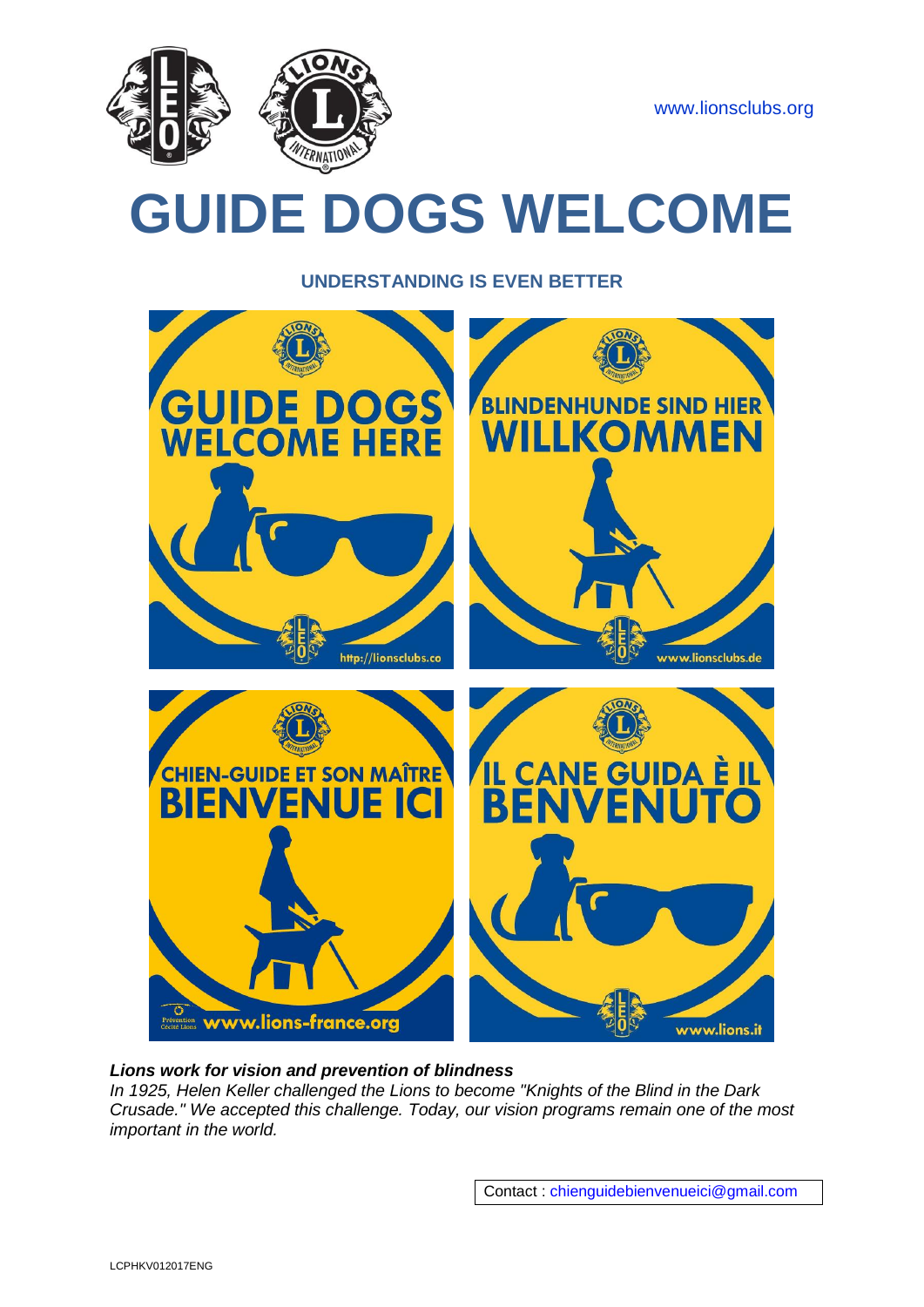# THE LAW IS GOOD, **UNDERSTANDING IS EVEN BETTER**

Our goal is to enable the blind, their families, their loved ones and friends, to easily identify places where they are welcome with their guide dog.

It is true that laws provide access with guide dogs to public transport, public places, places where work, training or education are compulsory. But Lions believe that showing our inclusiveness and openness to the disable is much more important than simply implementing a legal requirement.

In principle, guide dogs have access to all places open to the public (shops, shopping centers, restaurants, cinemas, hotels, theaters, sports halls) and trains, taxis, buses, etc.

For the blind or visually impaired, the guide dog is synonymous with autonomy, freedom. The accompaniment of the owner is essential in everyday life. The owner and the dog form a real team.

The blind guide dog is trained and monitored by certified professionals and volunteers for many months and then receives an official certificate.

Welcoming a guide dog and his owner in all establishments presents no danger and no inconvenience.

Displaying this sticker "Guide dogs - Welcome here" identifies the companies, administrations, shops or any places that adhere to this citizen action and generous approach. It says you welcome with open arms and understanding the blind and their guide.